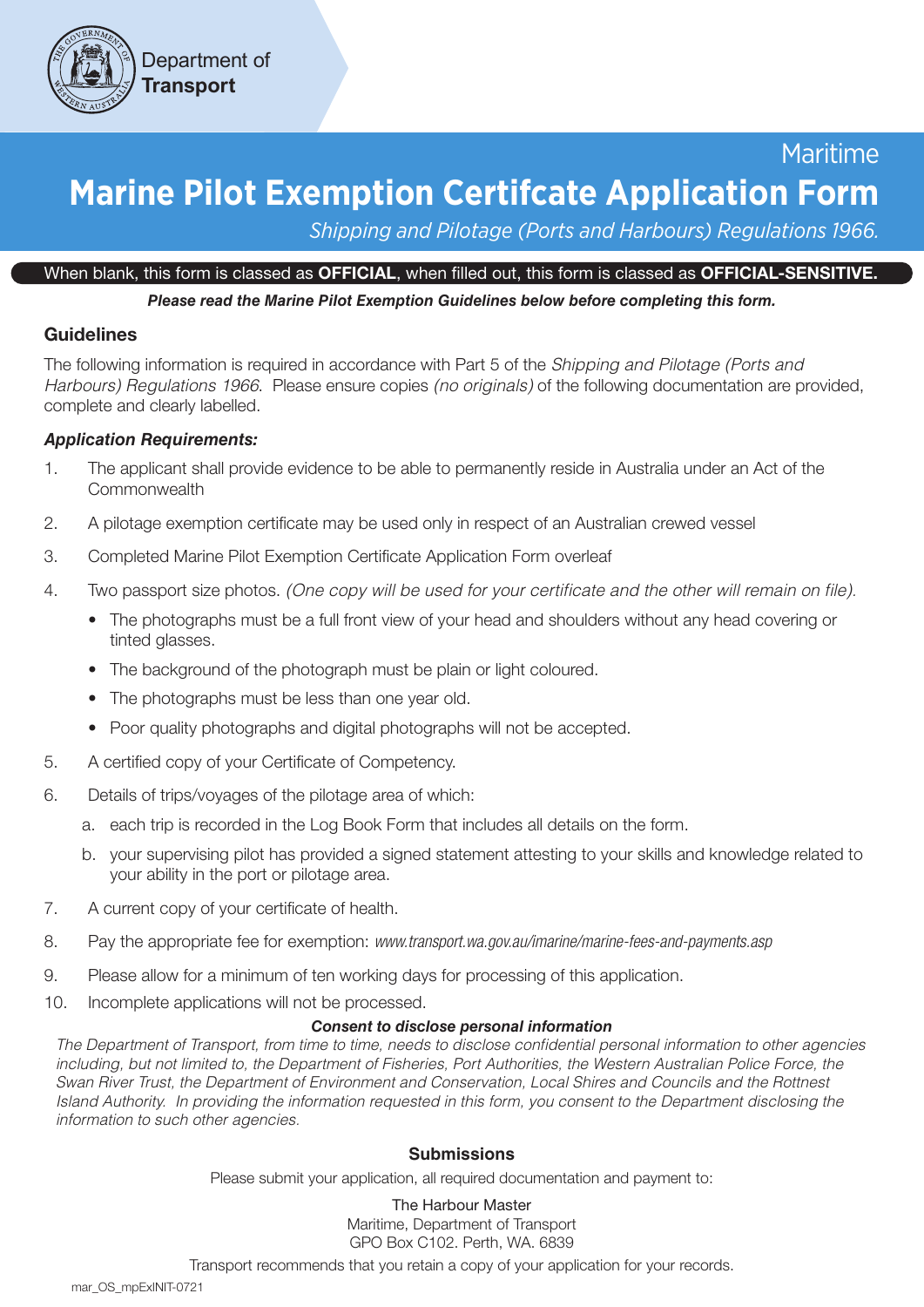# Application for Issue of a - Pilotage Exemption Certificate

This form is to be completed by the person who requires an initial issue of a Pilot Exemption Certificate.

| I hereby apply for a Pilotage Exemption for the Port of _______________________________, in respect to the arrival, |  |  |
|---------------------------------------------------------------------------------------------------------------------|--|--|
| berthing and departure of ships under my command.                                                                   |  |  |
| <b>Employer details:</b>                                                                                            |  |  |
|                                                                                                                     |  |  |
|                                                                                                                     |  |  |
|                                                                                                                     |  |  |
|                                                                                                                     |  |  |
|                                                                                                                     |  |  |
| <b>Personal details:</b>                                                                                            |  |  |
|                                                                                                                     |  |  |
|                                                                                                                     |  |  |
|                                                                                                                     |  |  |
|                                                                                                                     |  |  |
|                                                                                                                     |  |  |

#### *Submission Check List*

Email: \_\_\_\_\_\_\_\_\_\_\_\_\_\_\_\_\_\_\_\_\_\_\_\_\_\_\_\_\_\_\_\_\_\_\_\_\_\_\_\_\_\_\_\_\_\_\_\_\_\_\_\_\_\_\_\_\_\_\_\_\_\_\_\_\_\_\_\_\_\_\_\_\_\_\_\_\_\_\_\_\_\_\_\_\_\_\_\_\_\_\_\_\_\_\_\_\_\_

Please ensure a copy *(no originals)* of all the following documentation is included with your application.

- 1. Certified copy of Certificate of Competency (original will be sighted at the time of examination).
- 2. Certified copy of Passport/Visa.
- 3. Certificate of Medical Fitness (in accordance with Marine Orders Part 9).
- 4. Letter from the Vessel Operator (Owner) supporting a Pilot Exemption Certificate.
- 5. Record of trips into and out of the Port *(verified by Supervising Pilot and/or PEC Master)*.
- 6. Two passport size photographs signed on reverse.
- 7. The appropriate fee.

Please allow for a minimum of ten working days for processing of this application.

# *Payment details*

#### **Fees and Charges - 2021/22 - Marine Pilots Exemption Certificate**

• Exemption certifcate application fee \_\_\_\_\_\_\_\_\_\_\_\_\_\_\_\_ \$747.85

#### To make a Credit Card payment over the phone please provide your preferred phone number .

Preferred Phone No. \_\_\_\_\_\_\_\_\_\_\_\_\_\_\_\_\_\_\_\_\_\_\_\_\_\_\_\_\_\_\_\_\_\_\_\_\_\_\_\_\_\_\_\_\_\_\_\_\_\_\_\_\_\_\_\_\_\_\_\_\_\_\_\_\_\_\_\_\_\_\_\_\_\_\_\_\_\_\_\_\_\_\_\_\_\_\_\_\_\_\_\_\_\_\_

**Office Use Only**

Receipt number:\_\_\_\_\_\_\_\_\_\_\_\_\_\_\_\_\_\_\_\_\_\_\_\_\_\_\_\_\_\_\_Date: \_\_\_\_\_\_\_\_\_\_\_\_\_\_\_